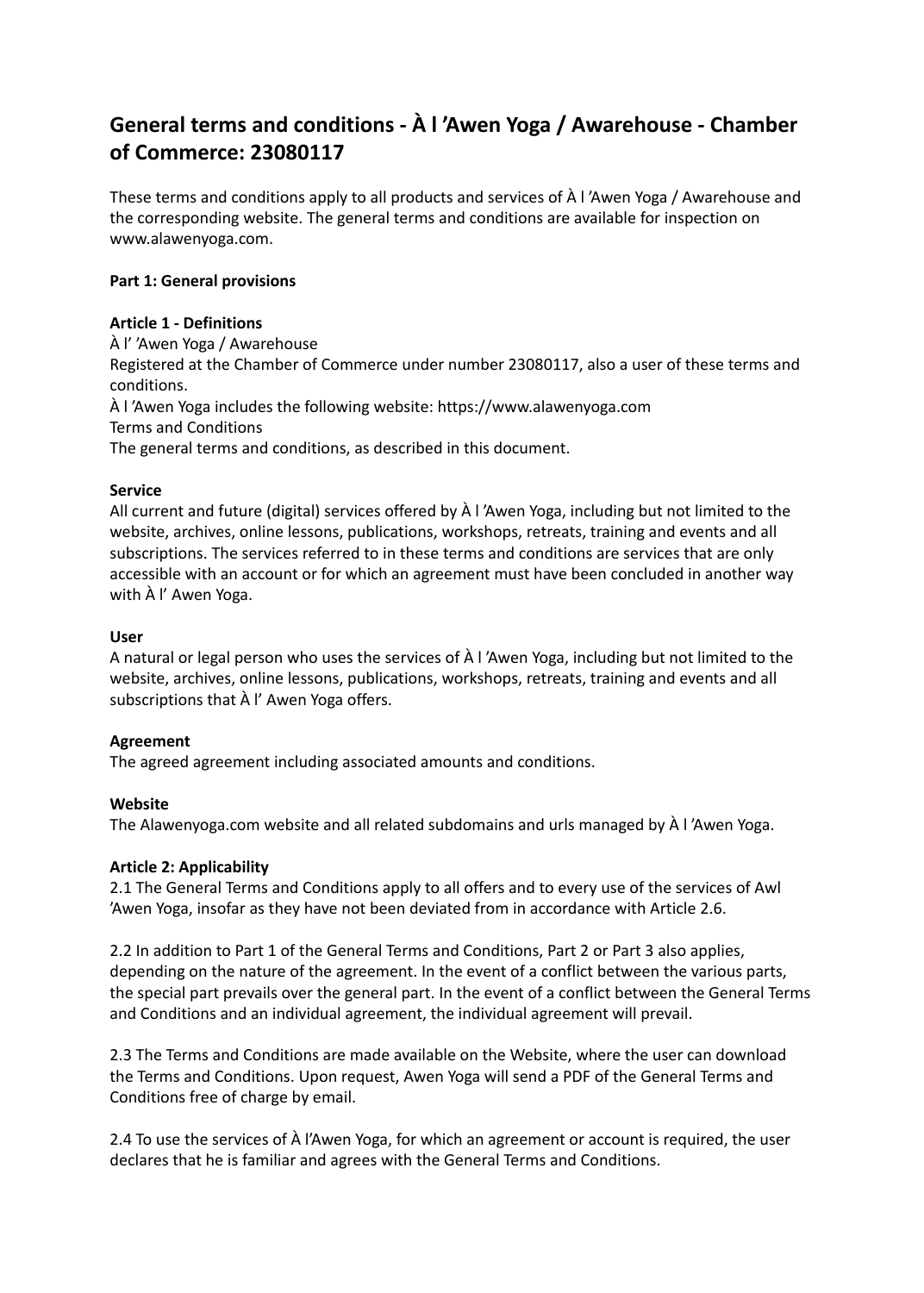2.5 A l' Awen Yoga is entitled to unilaterally change the General Terms and Conditions. A l 'Awen Yoga will post an intended change on the website. The amended General Terms and Conditions apply to all existing and future agreements from the date of entry into force. If the user does not agree with the changes, the user may terminate the agreement with l 'Awen Yoga, or at least cancel the account if there is no further agreement, before the effective date of the amended General Terms and Conditions.

2.6 In cases not covered by the relevant agreement and the General Terms and Conditions, Awen Yoga will make a reasonable arrangement.

2.7 The (full or partial) invalidity or non-binding of one or more provisions of the General Terms and Conditions does not affect the validity or binding nature of the other provisions.

#### **Article 3 - Liability**

3.1 Language, spelling or similar errors cannot be invoked against Aw Awa Yoga and cannot in any way create an obligation for À l'Awen Yoga.

3.2 À l' Awen Yoga is not liable for any damage, direct or indirect, of any nature whatsoever, in connection with the use of the website or links to third-party websites on its website or the use of other technical facilities.

3.3 The information on the website and within the other services of Awl 'Awen Yoga has been compiled with care and to the best of its ability by' l 'Awen Yoga. However, Awen Yoga is on none partially liable for damage, of whatever nature, that is the result of (possible) incorrect information on the website or within the services provided, unless there is intent or gross negligence.

3.4 À l 'Awen Yoga is not liable for any direct or indirect damage, loss suffered or lost profit or consequential damage, of any nature whatsoever, as a result of the use of the Website or the information made available on the Website, at least damage such as consequence of trading on the basis of that information.

3.5 À l 'Awen Yoga can never be held liable or held responsible for physical injury or other adverse consequences for the user that arise from watching and listening to videos, blogs, participation in offline courses, workshop classes, retreats or other services from À l Awen Yoga. The participant remains responsible at all times for his / her own safety, health and physical and mental well-being.

3.6 The liability of À l ' Awen Yoga never exceeds the agreed amount or invoice amount, at least the sum for which À l 'Awen Yoga is insured.

#### **Article 4 - Intellectual property**

4.1 On all content and layout (including, but not limited to): texts, photos, logos, drawings, other images, sound clips, videos, data files, including the layout, and characteristic color combinations, domain names) of the website and the other services ofl 'Awen Yoga rest intellectual property rights. Use is only permitted with the permission of A l'Awen Yoga.

4.2 It is not permitted without prior express written permission from À l'Awen Yoga and / or the person entitled to publish, multiply or otherwise exploit (possibly: parts of) the website or other services in both English writing translated or any other form, unless otherwise agreed.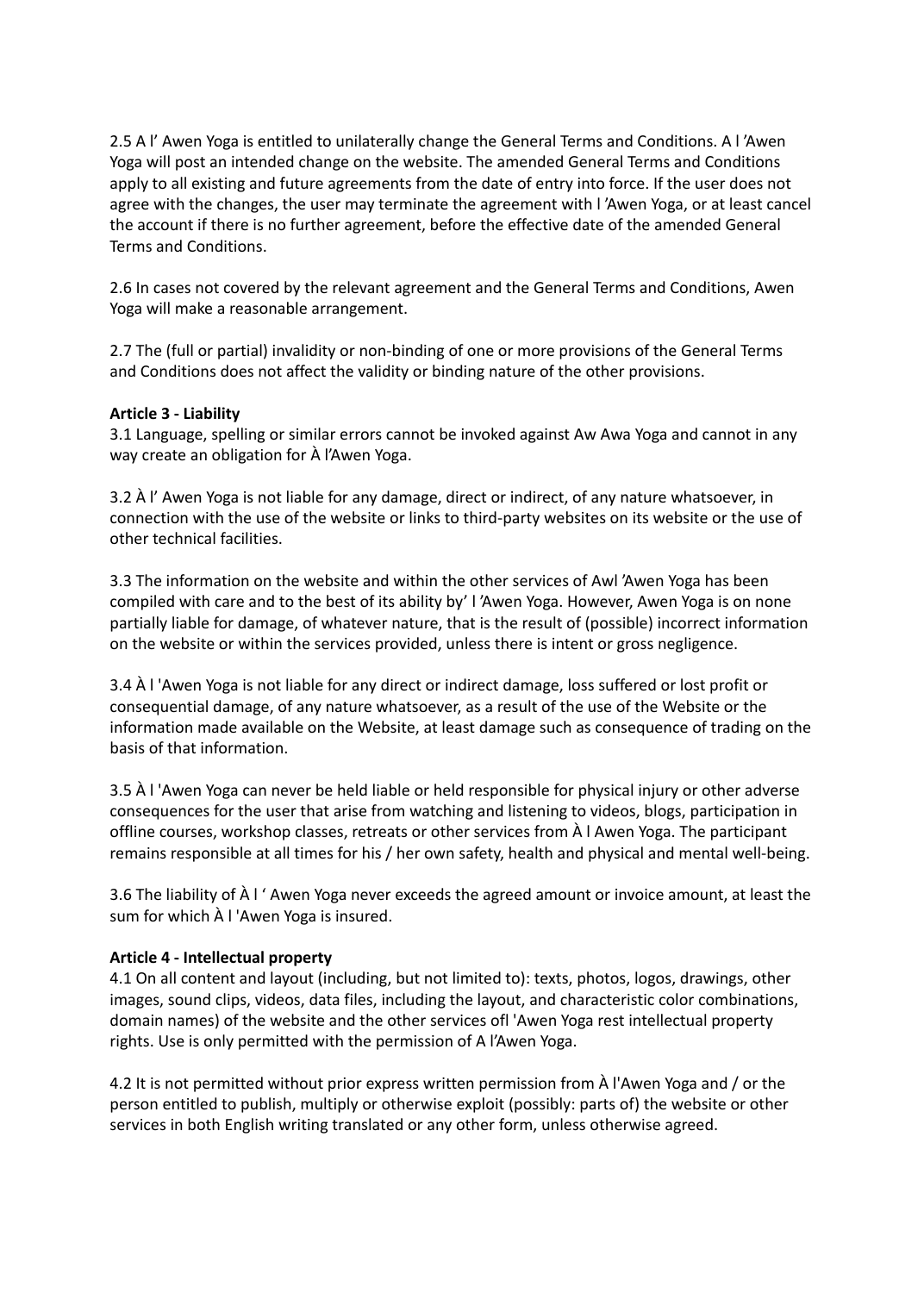4.3 If the user violates the intellectual property rights of 'l' Awen Yoga, the user is liable for all damage that À l 'Awen Yoga suffers as a result or in connection therewith. À l 'Awen Yoga reserves the right to impose sanctions.

## **Article 5 - Privacy**

5.1 Aw l 'Awen Yoga will treat personal data as referred to in the Personal Data Protection Act in a confidential manner in accordance with the privacy policy published on the website.

#### **Article 6 - Applicable law**

6.1 Only Dutch law applies to every agreement and every delivery of Services.

6.2 If the user has complaints, he must first submit them to À l 'Awen Yoga, so that the parties can jointly come to a suitable solution.

#### **Part 2: Additional provisions online services**

2.1. If the user has purchased our products or subscriptions, the user will have access to view Yoga videos and texts on the website for an indefinite period of time. These videos, texts and other content of the products and all copyrights that are available indefinitely remain the property of À l' Awen Yoga.

2.2 It is not permitted to download these (yoga) videos, texts and other intellectual property as part of the products if permission has not been given for this. In addition, it is not permitted to copy, duplicate, publish, distribute or otherwise make the texts, (Yoga) videos and other intellectual property available to third parties.

2.3 If the user has taken out a subscription for a service of À l' Awen Yoga or has purchased a product, then only the user in whose name the subscription is made must use this account. Providing login details to third parties is not permitted.

2.4 The user has the right to be logged in on one computer at a time. Logging in to multiple devices at the same time is not permitted.

2.5 The Yoga videos and texts may not be shown in public, unless À l' Awen has given permission for this in advance.

2.6 If the user does not adhere to the above rules, the user's account can be permanently blocked. In this case, the user is not entitled to a refund of the purchase amount of the product or service or the subscription fee.

2.7 À l' Awen Yoga also reserves the right to recover the damage suffered from the user in the event of direct or indirect damage as a result of non-compliance with the rules in these general terms and conditions.

2.8 À l 'Awen Yoga does its best to ensure that the yoga videos are always available. However, Awen Yoga can never be held responsible for technical issues beyond its control.

2.9 À l 'Awen Yoga does its best to ensure that all information is accurate and complete. À l' Awen Yoga can never be held responsible for the consequences of possible mistakes.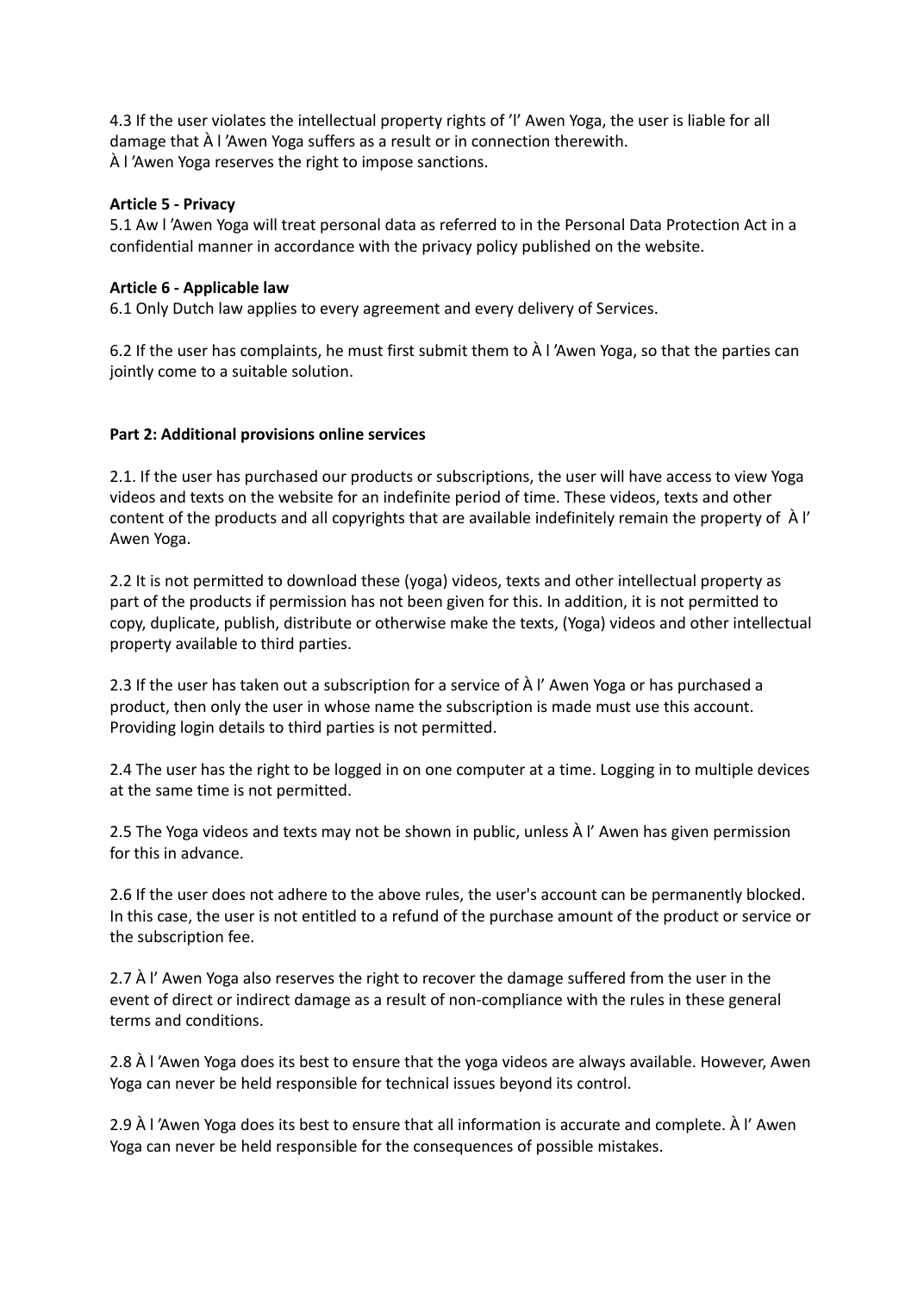2.10 À l' Awen Yoga can never be held liable or held responsible for physical injury or other adverse consequences for the user that arise from watching and listening to the yoga videos or performing the displayed exercises. The participant remains responsible for this at all times.

2.11 It is the responsibility of the user to request advice in advance about performing the yoga exercises at the doctor or other professional care provider.

2.12 With normal use of the subscriptions, products and services of À l 'Awen Yoga, the (yoga) videos and the other information in the products and subscriptions can be viewed indefinitely. À l' 'Awen Yoga reserves the right to block the account in the event of excessive use or suspicion of abuse.

2.13 Specifically for: https://www.alawenyoga.com/: There is a right of withdrawal period of 14 days. This right of withdrawal applies to the online beginner course of À l 'Awen Yoga called' CAY basic package ', available at www.alawenyoga.com.

 À l 'Awen Yoga finds it important that her participants are satisfied and that is why À l 'Awen Yoga makes use of a "money back guarantee." The user can cancel the participation free of charge no later than 14 (fourteen) days after purchase. A cancelation can be done by sending an e-mail to  $\frac{1}{100}$  alawenyoga.com. The payment for the online package will be returned as soon as possible. After the cancelation the user will no longer have access to the online package.

2.14 After this period (14 days), the product is final and it is no longer possible to invoke the "money back guarantee." After this period of 14 days the user explicitly agrees that article 7: 408 paragraph 1 of the Dutch Civil Code does not apply.

2.15 À l' Awen Yoga reserves the right to exclude persons from participating in online classes and other online services without giving reasons. If the course fee has already been paid by the participant, the amount paid will be refunded by À l' Awen Yoga.

2.16 By completing the registration form and / or paying the registration fee, the participant agrees to the conditions. As well as having answered all questions on the registration form truthfully.

2.17 À l 'Awen Yoga can never be held liable or held responsible for physical injury or other adverse consequences for the user arising from participation in offline classes, workshops, retreats and other services. The participant remains responsible for this at all times.

2.18 Before participating in the online CAY basics package that may be described and/or made accessible in or through the Website and/or the Services, À l 'Awen Yoga strongly recommends that the user consults with a physician or other healthcare provider. À l 'Awen Yoga and the content-providers are not licensed medical care providers, are not rendering personal medical advice or treatment, and have no expertise in advising on, diagnosing, examining, or treating medical conditions of any kind, or in determining the effect of any specific exercise on a medical condition.

The Website and the Services are not intended to be a substitute for professional medical advice, diagnosis, or treatment. You acknowledge and agree that when participating in any exercise or exercise program, there is the possibility of physical injury and/or death, and you assume the risk and responsibility for any such results.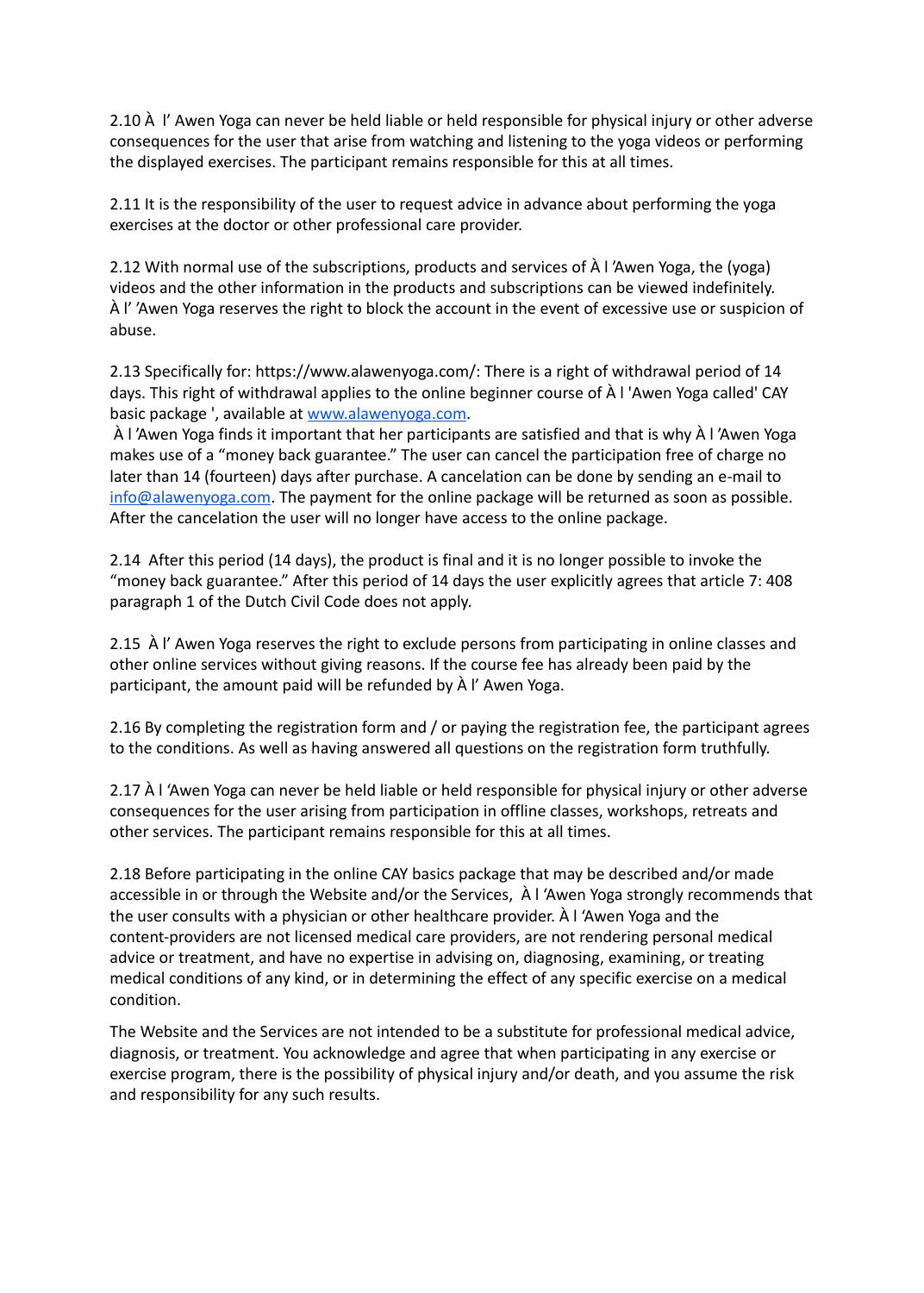# **Part 3: Additional provisions offline workshops, courses and retreats**

3.1 For offline courses, workshops, retreats and other services registration will be final after application and payment are complete. If transfer is chosen as the payment method, the relevant amount must be paid within 14 days.

3.2 If the participant decides to cancel the registration more than one month (31 days) before the start of the workshop, he / she will be refunded the full amount. If canceled less than a month in advance, no refund will be made.

3.3. À l' Awen Yoga does its best to ensure that all information shared during offline classes, workshops, retreats and other services is accurate and complete. À l' Awen Yoga can never be held responsible for the consequences of possible mistakes.

3.4 À l 'Awen Yoga can never be held liable or held responsible for physical injury or other adverse consequences for the user arising from participation in offline classes, workshops, retreats and other services. The participant remains responsible for this at all times.

3.5 It is the responsibility of the user to request advice in advance about performing the yoga exercises at the doctor or other professional care provider.

3.6 The participant remains responsible at all times for his personal belongings such as clothing, footwear, jewelry, mobile phones, wallets etc.

3.7 À l 'Awen Yoga has the right to cancel offline classes, workshops, retreats and other services if there are good reasons to do so, including the teacher's illness or force majeure. In the event of cancellation by À l' Awen Yoga, the participant is entitled to a full refund of the course fees already paid. The participant is not entitled to any other compensation or compensation.

3.8 À l' Awen Yoga reserves the right to exclude persons from participating in offline classes, workshops, retreats and other services without giving reasons. If the course fee has already been paid by the participant, the amount paid will be refunded by À l 'Awen Yoga.

3.9 By completing the registration form and / or paying the registration fee, the participant agrees to the conditions. As well as having answered all questions on the registration form truthfully.

3.10 The participant declares that he / she is in good physical and psychological health. The participant must also report any restrictions. The participant remains responsible for this at all times. If something changes with regard to the physical and / or mental health of the participant, he / she will immediately inform the supervisor.

# **Part 4: Additional provisions Yoga retreats, trainings, weekends and vacations**

# **Payment terms Yoga weekends**

4.1a After completing the registration form for a Yoga weekend and accepting the terms and conditions, the registration is final. The participant must have paid the full invoice amount no later than two weeks after receiving the invoice to account number **NL41 TRIO 0391 1747 89** in the name of **Awarehouse**, stating first name, last name and invoice number. Or payment must be made via the payment link sent.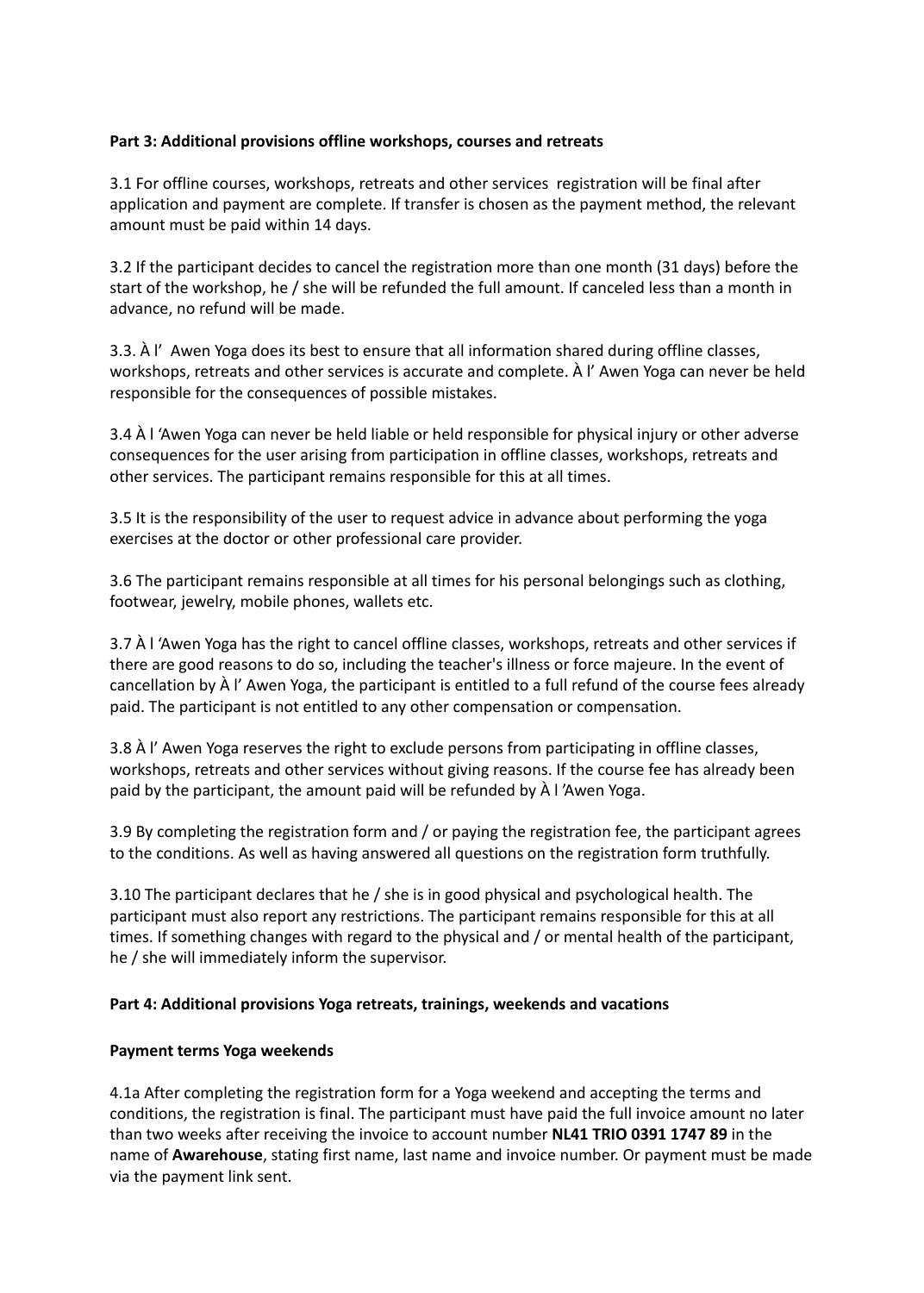4.1b Cancellation conditions. If the participant cancels up to three months before departure, the participant will be refunded 50% of the amount. If the participant has not paid anything yet, he or Payment terms Yoga retreats / vacations

4.2a After completing the registration form for a Yoga retreat and accepting the terms and conditions, the registration is final. The participant must pay the down payment STRIPE and PayPal have transferred the euro to the account number no later than two weeks after receipt of the invoice to **NL41 TRIO 0391 1747 89** in the name of **Awarehouse**, stating first name, last name and invoice number. This deposit is non-refundable. Or payment must be made via the payment link sent.

4.2b The remaining amount must be transferred no later than 3 months prior to the Yoga holiday to account number **NL41 TRIO 0391 1747 89** in the name of **Awarehouse**, stating first name, last name and invoice number. Or payment must be made via the payment link sent. The full amount is due immediately from 3 months before the start of the Yoga holiday.

4.2c Cancellation conditions. If canceled by the participant until three months before departure the participant is refunded 50% of the amount. If the participant has not paid anything yet, he or she must still transfer 50% of the amount due. The full amount is due from three months prior to departure and no money is returned. If the participant has not paid anything yet, he or she must pay the full amount due.

#### **Conditions for both Yoga weekends and Yoga retreats / vacations**

4.3 In the event of incorrect and / or late payment, À l' Awen Yoga has the right to cancel the reservation. However, this does not release the participant from his / her payment obligation. NB For registration shorter than 14 days in advance, the full invoice amount must be paid before the start of the Yoga weekend or the Yoga retreat.

4.4 À l' Awen Yoga does its best to ensure that all information shared during Yoga weekends and Yoga retreats / vacations is correct and complete. À l' Awen Yoga can never be held responsible for the consequences of possible mistakes.

4.5 À l' Awen Yoga can never be held liable or held responsible for physical injury or other adverse consequences for the user that result from participation of Yoga weekends and Yoga retreats / holidays. The participant remains responsible for this at all times.

4.6 It is the responsibility of the user to request advice in advance about performing the yoga exercises at the doctor or other professional care provider.

4.7 The participant remains responsible at all times for his personal belongings such as clothing, footwear, jewelry, mobile phones, wallets etc.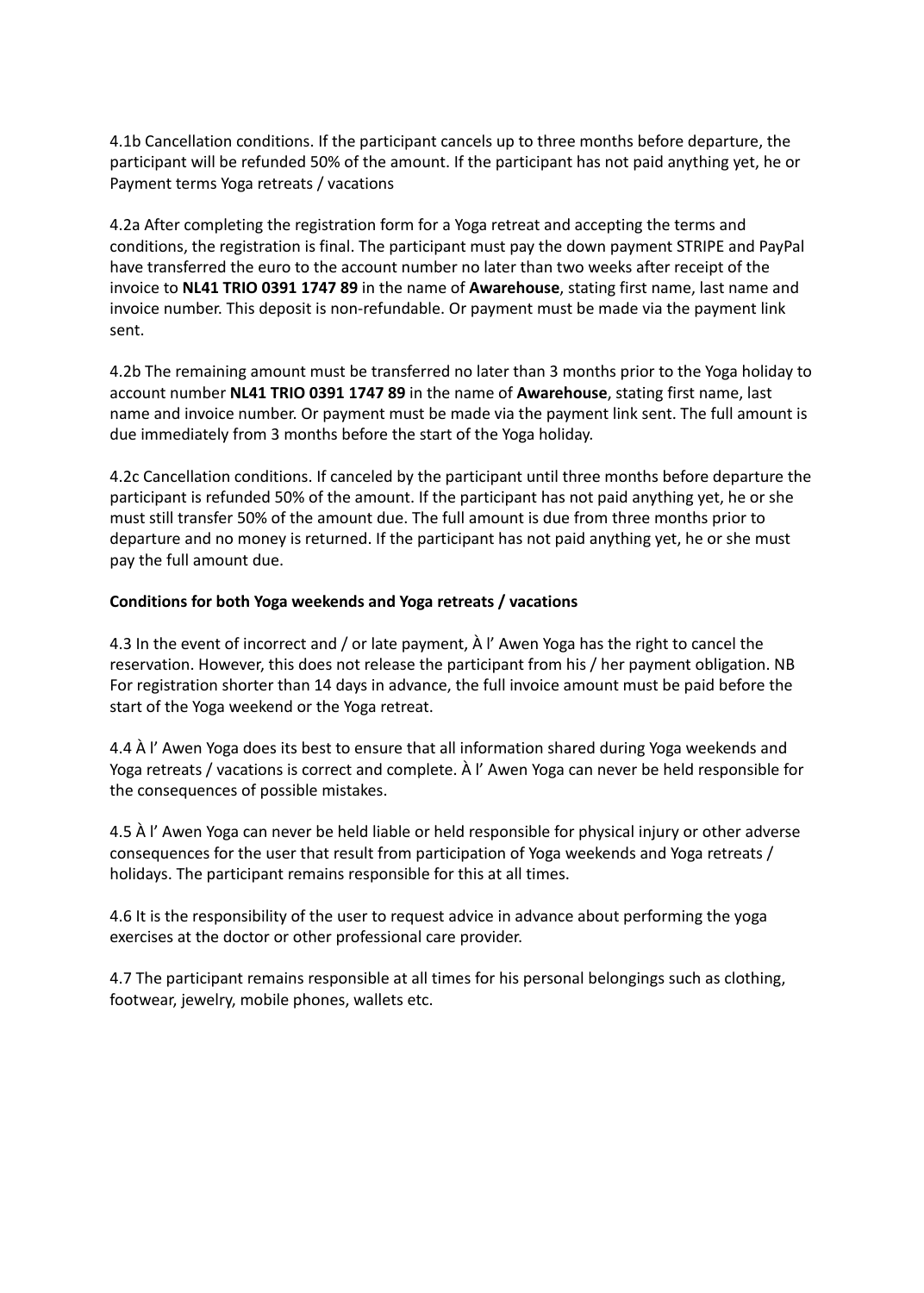4.8 À l' Awen Yoga has the right to cancel a Yoga weekend or Yoga retreat / holiday if there are good reasons, including illness of the teacher or force majeure. In the event of cancellation by À l' Awen Yoga, the participant is entitled to a full refund of the amount already paid. The participant is not entitled to any other compensation or compensation.

4.9 À l' Awen Yoga reserves the right to exclude people from Yoga weekends and Yoga retreats / holidays without stating reasons. If the amount has already been paid by the participant, the amount paid will be refunded by À l 'Awen Yoga.

4.10 By completing the registration form and / or paying the registration fee, the participant agrees to the conditions. As well as having answered all questions on the registration form truthfully.

4.11 We advise the participant to take out travel insurance and cancellation insurance.

4.12 The participant declares that he / she is in good physical and psychological health. The participant must also report any restrictions. The participant remains responsible for this at all times. If something changes with regard to the physical and / or mental health of the participant, he / she will immediately inform the coach.